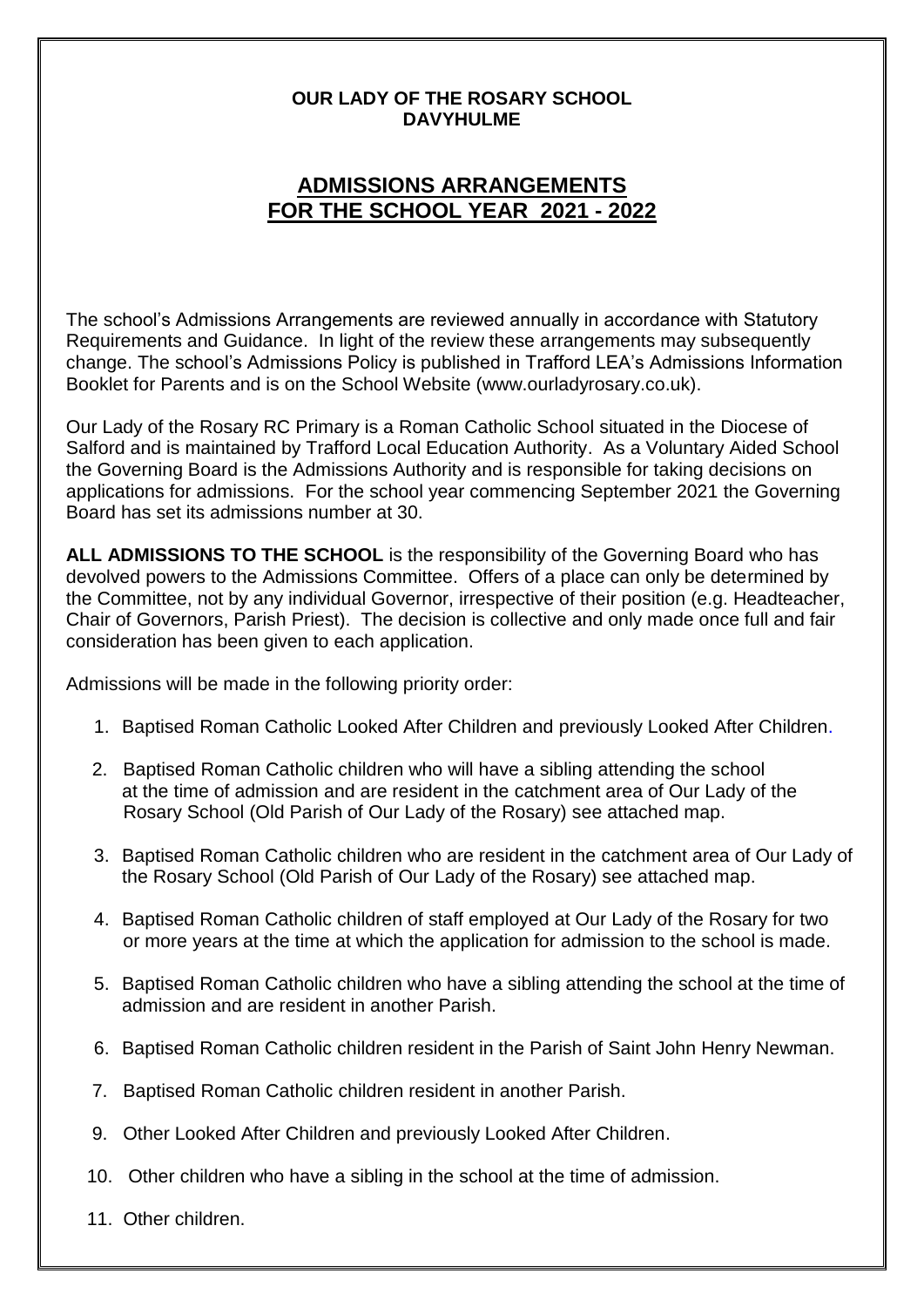If there are more applications than places available in any of the above categories, priority will be given on the basis of distance from home to school, those living nearer to the school having priority. Distance from home to school is measured in a straight line from the child's permanent place of residence to the main entrance of the school, using co-ordinates held by Trafford. We may also check names and addresses on the local Electoral Register.

The criteria used to determine admission refer in every case to the child's home address. This means the address where the child normally lives on a full-time basis, not the address of any child-minder or relative.

Sibling refers to brother or sister, half brother or sister, adopted brother or sister, step brother or sister, or the child of the parent/carer's partner where the child for whom the school place is sought is living in the same family unit at the same address as that sibling.

We assume that you will always give us the correct factual information when you apply for a school place. You should be aware that any school place that has been offered on the basis of false information may be withdrawn and the place offered to another child.

Parents will be asked to provide evidence of their correct postal address in the form of an original Council Tax Bill, Utility Bill and documentation placing the child at that address.

**NOTE:** Our Lady of the Rosary is a very popular school and, as such, we have been required to follow our over-subscription criteria in recent years.

Unsuccessful applicants have a Statutory Right of Appeal to an Independent Appeal Panel which is administered by the Local Education Authority.

Our Lady of the Rosary School does not consider repeat applications within the same academic year unless there have been significant and/or material changes in the circumstances of the parent, child or school relevant to the application. (See DFES School Admission Appeals Code of Practice).

**The school do not use a Supplementary Information Form as part of the admission procedure but if you wish your application to be considered under the Faith criteria you must submit a copy of the child's Baptismal Certificate to the school by 15th January**

## **SUPPORTIVE INFORMATION**

- 1. All applicants will be considered at the same time and after the closing date for application. This is always 15<sup>th</sup> January.
- 2. All Catholic applicants will be required to produce Baptismal Certificates before January  $15^{th}$ .
- 3. It is the duty of Governors to comply with class size limits (no more than 30 in a class).

## **YOUR RIGHT OF APPEAL**

Under the terms of the 1998 Education Act you have the right to appeal against any decision made by the school Governing Body's Admissions Committee and an Independent Appeals Panel is set up specifically for this purpose. This appeal must be sent in writing to the Clerk of Governors at the school within 14 days (10 working days) of refusal. The parents must give their reasons for appealing in writing and the decision of the Appeals Panel is binding on the Governors.

You will be informed of the appeals procedure should your child be refused a place at the school.